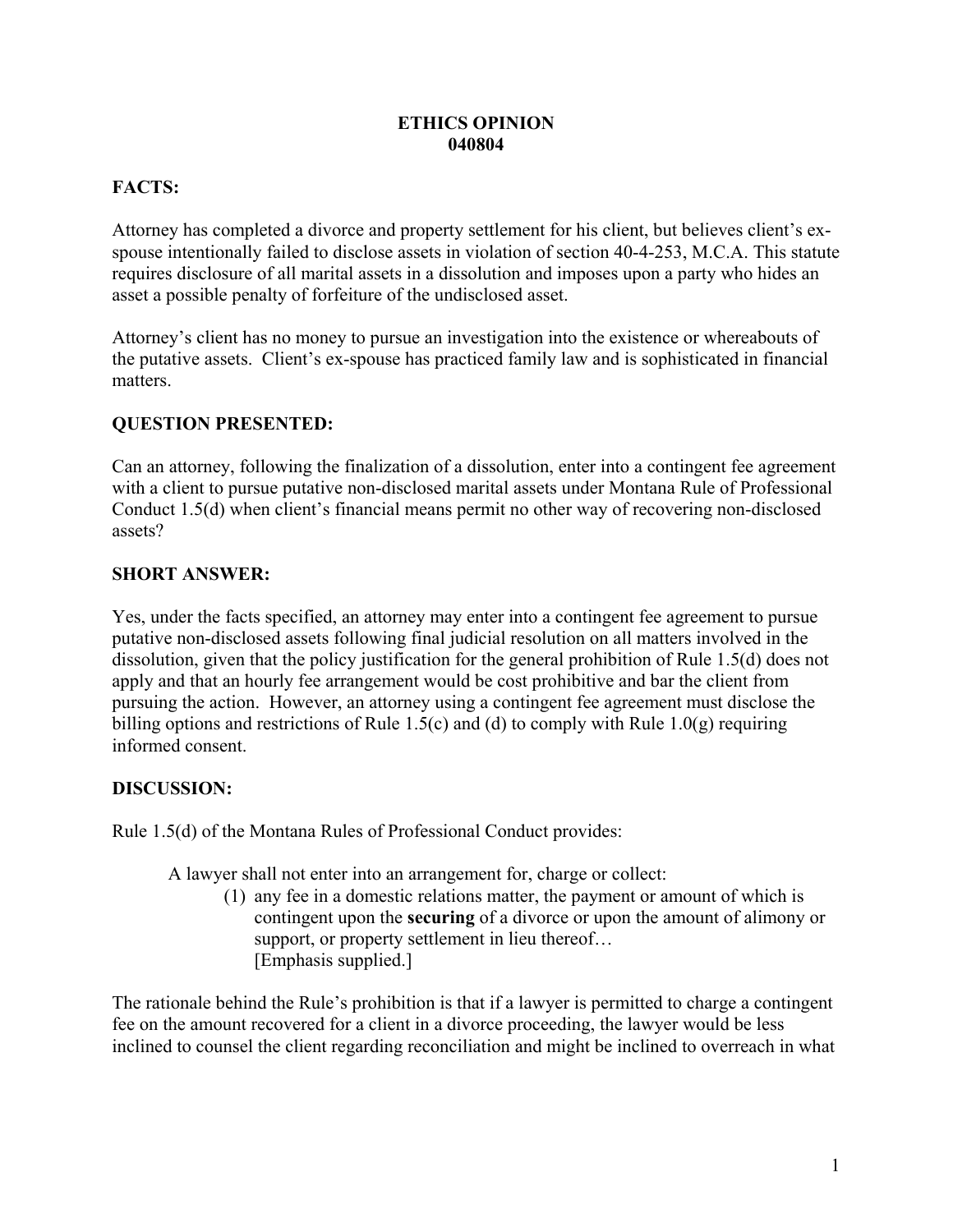often is a highly emotional situation.<sup>1</sup> But the facts in this opinion do not fall within this rationale. The dissolution is final, as is the property settlement. The divorce is secure.

The Committee struggled with the issue of whether the action proposed is actually the re-opening of the property settlement in the divorce and should be addressed according to sections 40-4- 253(5) or 40-4-255(3):

Section 40-4-253(5): In addition to any other civil or criminal remedy available under law for the commission of perjury, the court may set aside the judgment, or part of the judgment, if the court discovers, within 5 years from the date of entry of judgment, that a party has committed perjury in the final declaration of disclosure.

Section 40-4-255(3): If a party fails to comply with any provision of 40-5-251 through 258, the court shall, in addition to any other remedy provided by law, order the noncomplying party to pay to the complying party any reasonable attorney fees or costs incurred, or both, unless the court finds that the noncomplying party acted with substantial justification or that other circumstances make the imposition of the sanction unjust.

In light of the rationale behind the Rule's prohibition, the logic that the divorce is secure holds. The parties are far beyond reconciliation when searching for potential assets hidden during the divorce. Under the statutes, the court has the *option* of setting aside the judgment. This takes as a given that the judgment is entered and the property settlement is final. Implicit within the concept of re-opening is the fact that the case was once closed.

Further, while the statute contemplates fees, it does not specifically address the hourly/contingent issue. Traditionally, the contingent fee has served as a means by which clients who cannot afford to pay an hourly or fixed fee can obtain the services of counsel by pledging to pay the lawyer a share of whatever financial recovery is produced for the client through the lawyer's efforts. The fact that the lawyer might earn more money charging a contingent fee than he would as a fixed fee or at an hourly rate is balanced, by Rule  $1.5(a)(9)$ , against the risk that the lawyer will receive no fee at all if he fails to produce a recovery for the client. There is a risk that the lawyer will receive no fee in the situation presented here.

The Ethics Committee also struggled with the potential for abuse by unscrupulous attorneys. Allowing a contingent fee in the situation described could arguably allow a lawyer to use less than full effort to discover "hidden" assets in the initial action, waiting to bring a second action under a contingent fee agreement once the divorce is "secured." However, there exist at least two barriers for nefarious use of this opinion: the court and the client. The statute gives the court broad discretion in defining the court's role with regard to attorney fees when assets are hidden. The client has his or her own power. The client presumably provides the initial facts or

 $\overline{a}$ 

<sup>&</sup>lt;sup>1</sup> We have dealt with this public policy constraint in an earlier Ethics Opinion, 990119, where we allowed a contingent fee to establish a parent and child relationship and the amount of past due child support owed.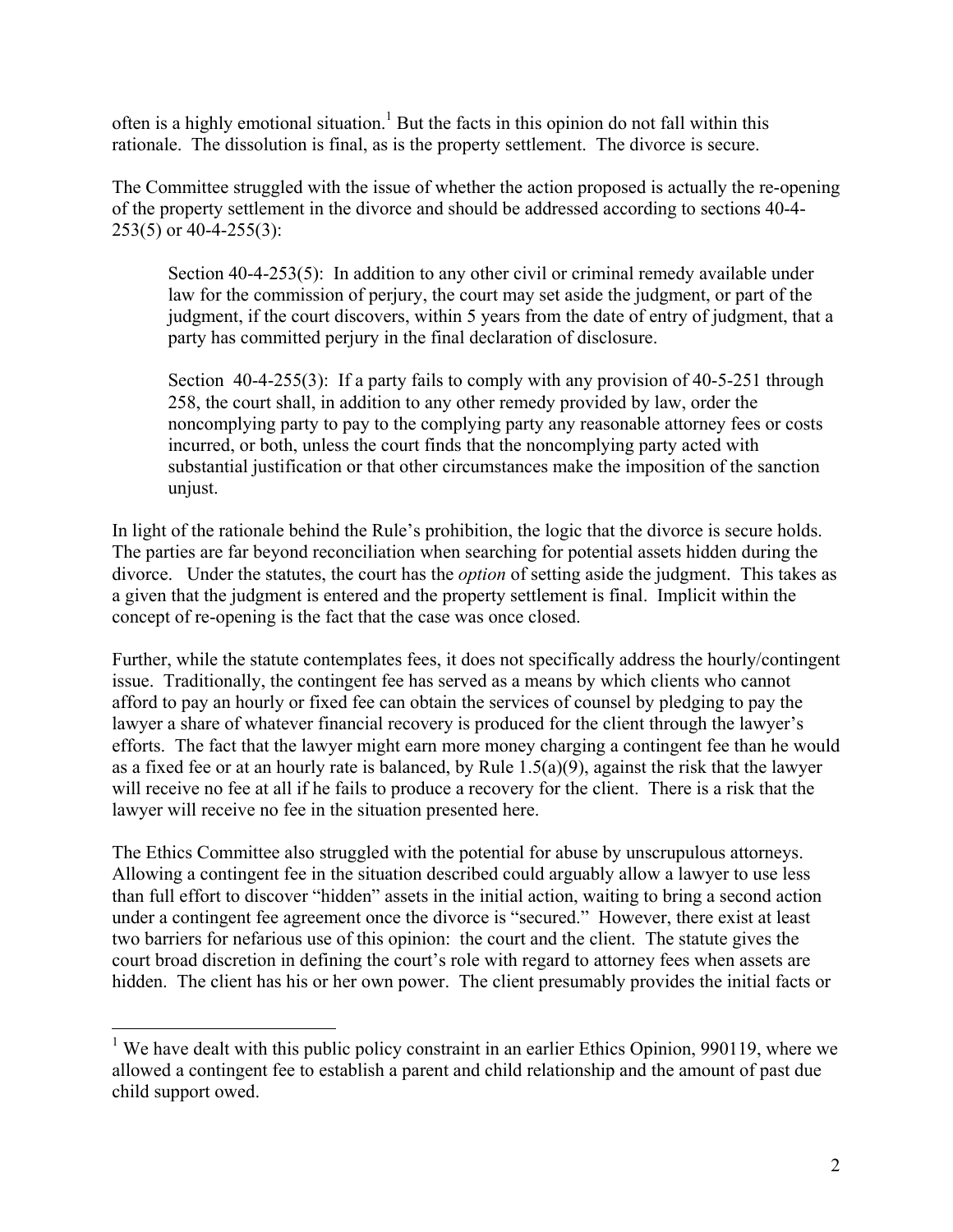suspicion of hidden assets. Furthermore, the client has the protection of Rule 1.5(c) which defines the limitations for contingent fee agreements:

(c) A fee may be contingent on the outcome of the matter for which the service is rendered, except in a matter in which a contingent fee is prohibited by paragraph (d) or other law. A contingent fee agreement shall be in a writing signed by the client and shall state the method by which the fee is to be determined, including the percentage or percentages that shall accrue to the lawyer in the event of settlement, trial or appeal; litigation and other expenses to be deducted from the recovery; and whether such expenses are to be deducted before or after the contingent fee is calculated. The agreement must clearly notify the client of any expenses for which the client will be liable whether or not the client is the prevailing party. Upon conclusion of a contingent fee matter, the lawyer shall provide the client with a written statement stating the outcome of the matter and, if there is a recovery, showing the remittance to the client and the method of its determination.

An attorney confronted with the facts in this situation must, by the language of Rule 1.5(c), explain the distinctions and limitations imposed upon him or her by Rule 1.5(c) and (d): an hourly fee to secure the divorce, custody, support or property settlement; a contingent fee to pursue suspected hidden assets once the other matters are complete. It would be improper to anticipate the necessity of a contingent fee in the original hourly fee agreement for handling the divorce and we caution attorneys against this.

While recognizing the contingent fee exception in this opinion, this Committee advises any attorney entering a contingent fee agreement under these circumstances to do so carefully, sparingly and fully cognizant of the consequences of their potential or perceived manipulation or misuse.

The Committee in this opinion is engaging in a balancing of policies: access to litigation via contingent fee versus potential misuse of the contingent fee by an attorney in this circumstance. Our choice is to favor access to representation and permit contingent fees in the facts presented. We rely on the separate energies of the court and the client to confirm that attorneys do not manipulate or abuse this exception.

### **CONCLUSION:**

Under the specific facts presented here, an attorney may enter a contingent fee agreement to pursue putative non-disclosed assets following final judicial resolution on all matters involved in the dissolution. However, an attorney so choosing should fully explain the alternatives and constraints of Rule 1.5(c) and (d) to their client. This exception is narrow and we caution attorneys contemplating use of the exception to give serious consideration as to whether an hourly or contingent fee is in the best interest of their client. We further caution attorneys against anticipating the necessity of a contingent fee in the original hourly fee agreement for handling the divorce.